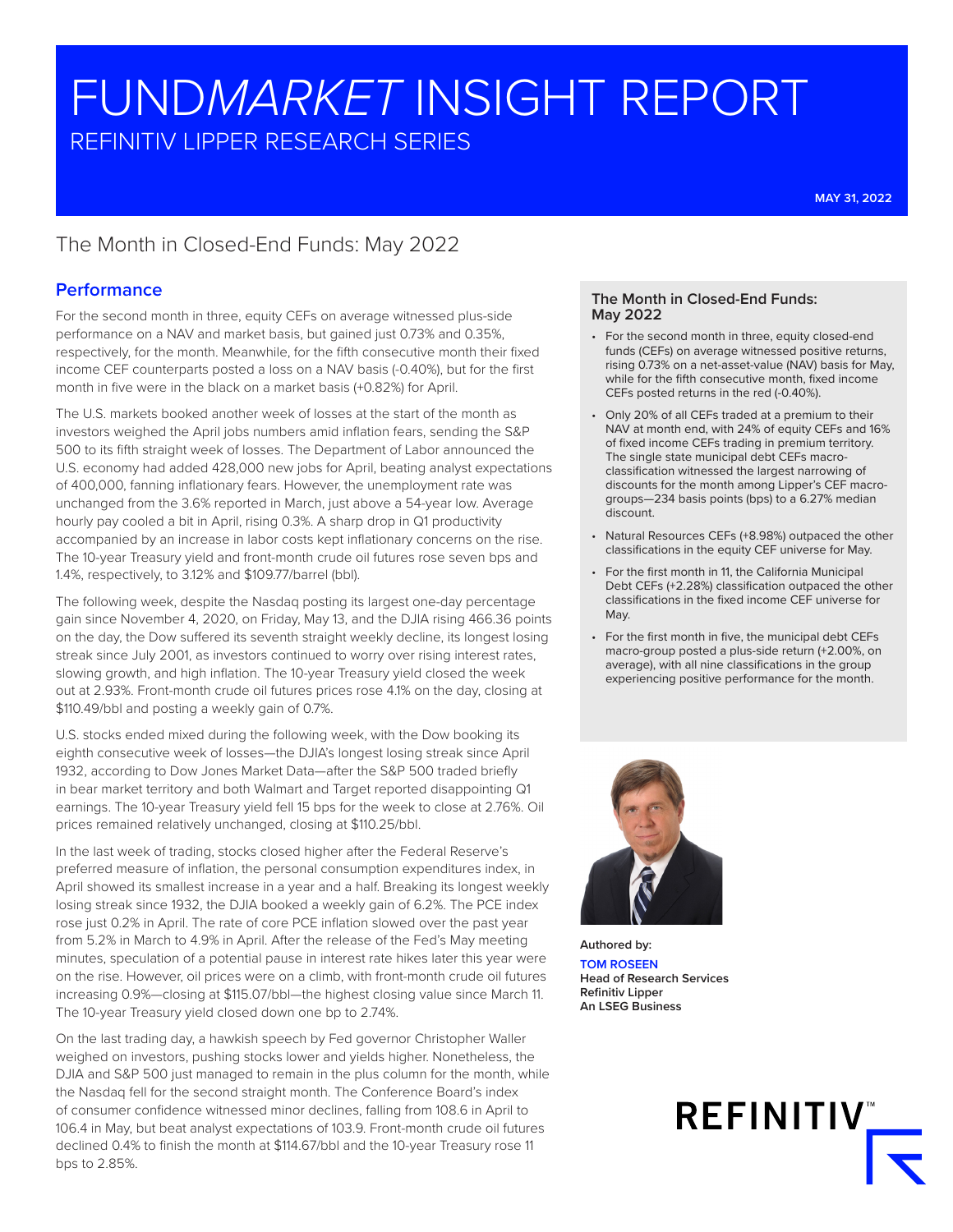The 10-year Treasury yield declined four bps for the month, settling at 2.85%, after hitting a monthly closing high of 3.12% on May 6. The Treasury yield curve flattened in the belly of the curve, with the two-year Treasury yield witnessing the largest decline for the month, dropping 17 bps to 2.53%, while the one-month yield witnessed the largest increase, 36 bps to 0.73%. The two- and 10-year Treasury yield spread widened 13 bps to 32 bps.

During the month, the dollar weakened against the euro (-1.75%), the pound (-0.40%), and the yen (-1.00%). Commodity prices were mixed for the month, with nearmonth gold prices falling 3.49% to close the month at \$1,842.70/oz. and front-month crude oil prices rising 9.53% to close at \$114.67/bbl.

For the month, 52% of all CEFs posted NAV-based returns in the black, with 59% of equity CEFs and 46% of fixed income CEFs chalking up returns in the plus column. For the sixth month in a row, Lipper's domestic equity CEFs (+1.16%) macro-group outshined its two equity-based brethren: world equity CEFs (+1.11%) and mixed-assets CEFs (-1.02%).

Given the continued rise in crude oil prices and select commodities, it wasn't surprising to see the Natural Resources CEFs classification (+8.98%) move to the top of the equity leaderboard for the month, followed by Energy MLP CEFs (+7.12%) and Utility CEFs classifications (+3.44%). Once again, Convertible Securities CEFs (-3.09%) posted the largest losses in the equity universe and was bettered by Sector Equity CEFs (-1.39%) and Real Estate CEFs (-0.43%). For the remaining equity classifications, returns ranged from negative 0.31% (Income & Preferred Stock CEFs) to positive 1.37% (Developed Markets CEFs).

Three of the five top-performing CEFs for May were warehoused in Lipper's Natural Resources CEFs classification, with Tortoise Energy Independence Fund (NDP) posting the strongest returns, rising 15.73% on a NAV basis and traded at a 16.08% discount on May 31. Following NDP were RENN Fund (RCG, housed in the Global CEFs classification) gaining 13.54% and traded at a 3.22% premium at month end; Adams Natural Resources Fund (PEO, housed in Lipper Natural Resources CEFs classification) rising 12.80% and traded at a 14.54% discount on May 31; BlackRock Energy & Resources Trust (BGR, also warehoused in the Natural Resources CEFs classification), returning 12.11% and traded at a 10.86% discount at month end; and ClearBridge MLP and Midstream Fund Inc. (CEM, housed in the Energy MLP CEFs classification), rising 9.29% and traded at a 16.90% discount on May 31.

For the month, the dispersion of performance in individual equity CEFs—ranging from negative 11.97% to positive 15.73%—was wider than April's spread and more skewed to the plus side. The 20 top-performing equity CEFs posted returns at or above positive 6.62%, while the 20-lagging equity CEFs were at or below negative 3.98%.

# CLOSED-END FUNDS LAB

### **TABLE 1 CURRENT-MONTH PERFORMANCE, P&D, P&D SHIFTS (% OF UNIVERSE)**

|                  | <b>NAV</b><br><b>RETURNS</b> | <b>PREMIUM/DISCOUNT</b> |              | <b>NOW TRADING AT</b> |                 |
|------------------|------------------------------|-------------------------|--------------|-----------------------|-----------------|
|                  | <b>POSITIVE</b>              | <b>BETTER</b>           | <b>WORSE</b> | <b>PREMIUM</b>        | <b>DISCOUNT</b> |
| Equity CEFs      | 59                           | 40                      | 60           | 24                    | 75              |
| <b>Bond CEFs</b> | 46                           | 62                      | 38           | 16                    | 84              |
| <b>ALL CEFS</b>  | 52                           | 52                      | 48           | 20                    | 80              |

### **TABLE 2 AVERAGE NAV RETURNS, SELECTED PERIODS (%)**

|                    | <b>MAY</b> | YTD     | 3-MONTH | <b>CALENDAR-2021</b> |
|--------------------|------------|---------|---------|----------------------|
| <b>Equity CEFs</b> | 0.73       | $-494$  | $-2.24$ | 18.56                |
| Bond CEFs          | $-0.40$    | $-8.60$ | $-5.63$ | 5.66                 |
| <b>ALL CEFS</b>    | 0.09       | $-7.00$ | $-4.16$ | 11.29                |

#### **TABLE 3 NUMBER OF IPOs, YTD VERSUS PRIOR YEAR**

|                          | <b>MAY 2022</b> | CALENDAR-2021 |
|--------------------------|-----------------|---------------|
| <b>Conventional CEFs</b> |                 |               |
| Interval CEFs            |                 |               |

#### **TABLE 4 AVERAGE SIZE OF IPOs, SELECTED PERIODS, \$MIL**

| THREE MONTHS THROUGH 4/30/2022       | 305   |
|--------------------------------------|-------|
| COMPARABLE YEAR-EARLIER THREE MONTHS | 1.805 |
| CALENDAR 2021 AVERAGE                | 1.217 |

#### **TABLE 5 NUMBER OF MERGERS & LIQUIDATIONS, YTD VERSUS PRIOR YEAR**

|                 | <b>MAY 2022</b> | <b>CALENDAR-2021</b> |
|-----------------|-----------------|----------------------|
| <b>ALL CEFS</b> | 49              | 57                   |

#### **TABLE 6 MEDIAN PREMIUMS AND DISCOUNTS (%)**

|                 | $28$ -FEB | $31-MAR$ | <b>29-APR</b> | $31-MAY$ |
|-----------------|-----------|----------|---------------|----------|
| Equity CEFs     | $-6.89$   | $-6.18$  | $-7.99$       | $-8.15$  |
| Bond CEFs       | $-6.25$   | $-6.33$  | $-7.99$       | $-7.32$  |
| <b>ALL CEFS</b> | $-6.40$   | $-6.30$  | -7.99         | $-7.48$  |

Source: Refinitiv Lipper, an LSEG Business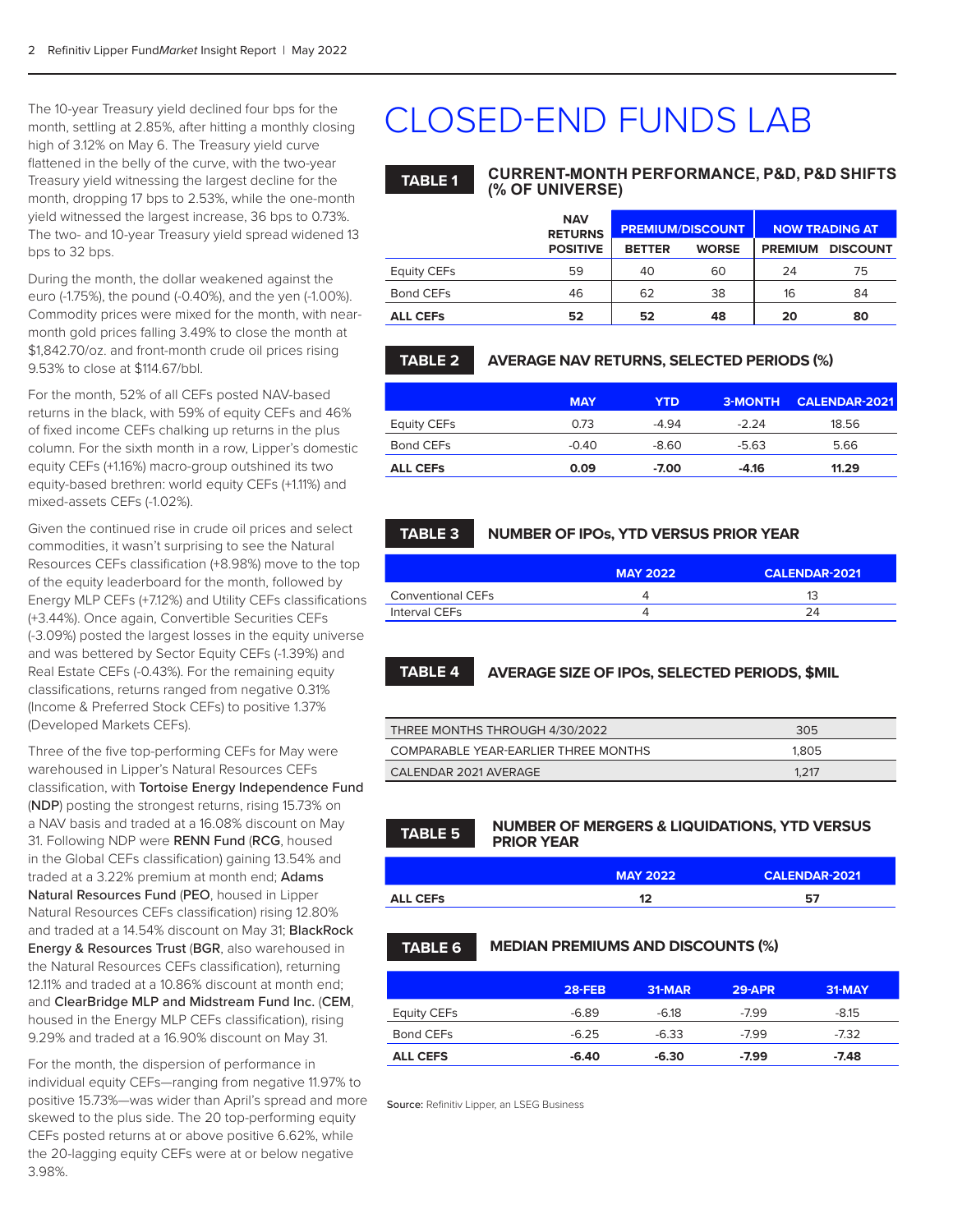For the month, 155 CEFs in the equity universe posted plusside returns. The three worst performing funds were housed in Lipper's Sector Equity CEFs classification. At the bottom of the heap was ASA Gold & Precious Metals Limited (ASA), shedding 11.97% of its April-closing NAV and traded at a 12.45% discount on May 31. The second worst-performing equity CEF was BlackRock Innovation and Growth Trust (BIGZ), posting an 8.33% loss and traded at a 12.90% discount at month end.

The U.S. Treasury yield curve flattened in the belly of the curve during the month, with the two- and three-year yields witnessing the largest declines (17 and 16 bps, respectively). At month end, the two- and 10-year Treasury yield spread (32 bps), widened 13 bps for May. The short end of the curve saw the greatest rises in yield, with the one- and three-month Treasury yields rising 36 and 31 bps to 0.73% and 1.16% at month end.

For the first month in three, the municipal debt CEFs macrogroup outpaced the other macro-groups in the fixed income universe, posting a 2.00% return on average, followed by world income CEFs (-0.31%) and domestic taxable bond CEFs (-1.90%).

Fixed income investors focused on attractive opportunities in the municipal debt market and a slight drop in Treasury yields during the month. For the first month in 11, investors pushed Corporate Debt BBB-Rated CEFs (+0.27%, April's laggard) to the top of the domestic taxable fixed income leaderboard, followed by Corporate Debt BBB-Rated CEFs (Leveraged) (-0.07%) and U.S. Mortgage CEFs (-0.73%). Loan Participation CEFs (-2.98%) posted the weakest returns of the group and was bettered by High Yield CEFs (-2.70%). On the world income side, Global Income CEFs (-0.26%) and Emerging Markets Hard Currency Debt CEFs (-0.44%) remained quasi-supportive of the macrogroup for the month.

For the first month in five, the municipal debt CEFs macro-group posted a positive return (+2.00%) on average, with all nine classifications in the group experiencing plus-side performance for May. The California Municipal Debt CEFs (+2.28%), New York Municipal Debt CEFs (+2.25%), and High Yield Municipal Debt CEFs (+2.21%) classifications outshined the other classifications in the group for the month, while General & Insured Municipal Debt CEFs (+1.33%) was the relative laggard of the group. Single state municipal debt CEFs (+2.08%) outpaced their national municipal debt CEF counterparts (+1.96%) by 12 bps. However, year to date the macro-group is down 12.40% on a NAV basis.

The two top performing individual fixed income CEFs were interval hybrid CEFs housed in Lipper's High Yield Municipal Debt CEFs classification. At the top of the chart was Nuveen Enhanced High Yield Municipal Bond Fund, A Shares (NHYEX), returning 3.79%, followed by Nuveen Enhanced High Yield Municipal Bond Fund, I Shares (NMSSX), returning 3.73%. Following those two were PIMCO California Municipal Income Fund II (PCK, housed in the California Municipal Debt CEFs classification) returning 3.29% and traded at a 1.50% premium on May 31; RiverNorth Managed Duration Muni Income Fund II Inc. (RMMZ, housed in the General & Insured Municipal Debt CEFs [Leveraged] classification), returning 3.13% and traded at a 7.91% discount at month end; and PIMCO New York Municipal Income Fund (PNF, warehoused in Lipper's New York Municipal Debt CEFs classification), adding 3.13% to its April month-end value and traded at a 5.29% discount on May 31.

For the remaining funds in the fixed income CEF universe, monthly NAV-based performance ranged from negative 10.29% for XAI Octagon Floating Rate & Alternative Inc Term Trust (XFLT, housed in Lipper's Loan Participation CEFs classification and traded at a 10.73% premium on May 31) to positive 3.05% for PIMCO Municipal Income Fund (PMF, housed in the General & Insured Municipal Debt CEFs [Leveraged] classification and traded at a 4.00% premium at month end). The 20 top-performing fixed income CEFs posted returns at or above positive 2.63%, while the 20 lagging CEFs posted returns at or below negative 4.17% for the month. There were 159 fixed income CEFs that witnessed positive NAVbased performance for May.

### **Premium and Discount Behavior**

For May, the median discount of all CEFs narrowed 52 bps to 7.48%—wider than the 12-month moving average median discount (3.99%). Equity CEFs' median discount widened 16 bps to 8.15%, while fixed income CEFs' median discount narrowed 67 bps to 7.32%. Single state municipal debt CEFs' median discounts witnessed the largest narrowing among the CEF macrogroups—234 bps to 6.27%—while the world equity CEFs macrogroup witnessed the largest widening of discounts—75 bps to 12.40%.

Gabelli Utility Trust (GUT, housed in the Utility CEFs classification) traded at the largest premium (+66.82%) in the CEF universe on May 31, while Foxby Corp. (FXBY, housed in the Diversified Equity CEFs classification) traded at the largest discount (-31.84%) at month end.

For the month, 20% of all closed-end funds' discounts or premiums improved, while 80% worsened. In particular, 24% of equity CEFs and 16% of fixed income CEFs saw their individual discounts narrow, premiums widen, or premiums replace discounts. The number of funds traded at premiums on May 31 (86) was five more than the number on April 29 (81).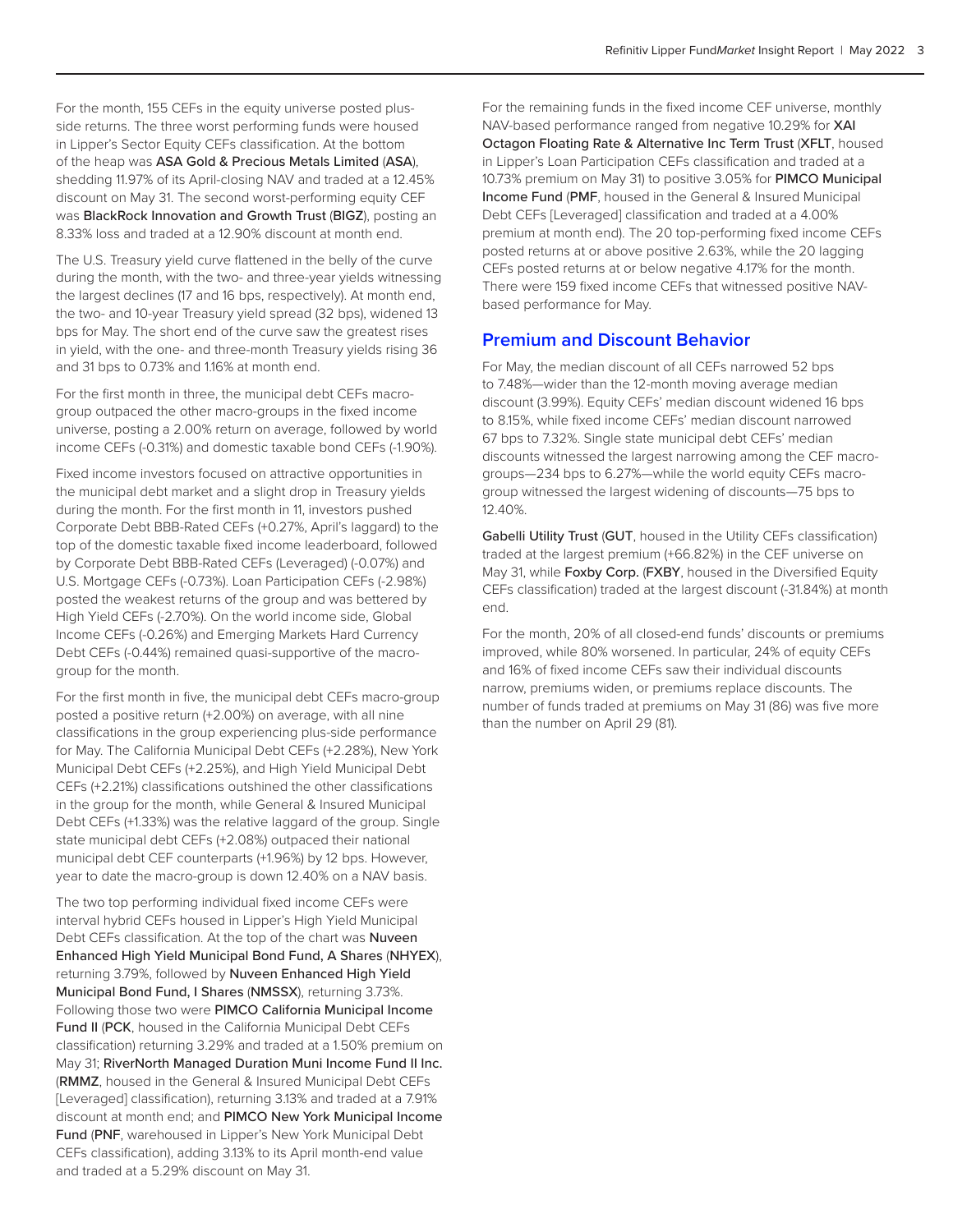# **CEF Events and Corporate Actions IPOs**

There were no CEF IPOs in May.

## **Rights, Repurchases, Tender Offers**

The board of trustees of The Gabelli Global Utility & Income Trust (GLU) has approved a transferable rights offering which would allow the fund's record date common shareholders to acquire additional common shares. Each shareholder will receive one transferable right for each common share held on the record date (May 12, 2022). Four rights plus \$16 will be required to purchase one additional common share. The purchase price will be payable in cash. Record date shareholders who fully exercise their primary subscription rights will be eligible for an oversubscription privilege. This privilege entitles these shareholders to subscribe, subject to certain limitations and a pro-rata allotment, for any additional common shares not purchased pursuant to the primary subscription. Rights acquired in the secondary market may not participate in the oversubscription privilege. The rights were expected to trade "when issued" on the New York Stock Exchange (NYSE) beginning on May 10, 2022. The fund's common shares were expected to trade "ex-rights" on the NYSE beginning on May 11, 2022. The rights were expected to begin trading for normal settlement on the NYSE (GLU RT) on or about May 17, 2022. The offering expires on June 23, 2022, unless extended. The fund expected to mail subscription certificates evidencing the rights and a copy of the prospectus for the offering to record date shareholders beginning on May 16, 2022.

Clarion Partners Real Estate Income Fund Inc., which offers Class S Shares (CPRSX), Class T Shares (CPRTX), Class D Shares (CPRDX), and Class I Shares (CPREX), announced that the fund's board of directors has approved a tender offer for up to 5% of the fund's aggregate NAV, subject to the right to purchase additional shares representing up to 2% of the fund's NAV without amending or extending the offer. The tender offer will be conducted at a price equal to the fund's NAV per share of common stock on the day on which the tender offer expires. The fund intended to commence its tender offer on or about June 14, 2022, with the expiration of the tender offer currently expected to be July 14, 2022.

#### Western Asset Middle Market Income Fund Inc.

(XWMFX) announced that the fund's board of directors has approved a tender offer to purchase for cash up to 2.5% of the fund's outstanding shares of common stock, subject to the right to purchase up to an additional 2% of the fund's outstanding shares without amending or extending the offer. The tender offer will be conducted at a price equal to the fund's NAV per share of common stock on the day on which the tender offer expires. The fund intended to commence

its tender offer on or about June 1, 2022, with the expiration of the tender offer currently expected to be June 30, 2022.

#### Western Asset High Income Fund II Inc. (HIX)

announced the final results of its transferable rights offering. The offer expired on May 6, 2022, and the rights no longer trade on the NYSE. The final subscription price per share was \$5.17, which was equal to 90% of the fund's NAV at the close of trading on the NYSE on May 6, 2022. The offer resulted in the issuance of 6,001,836 shares of common stock. The gross proceeds of the offer were expected to be approximately \$31 million. The shares of common stock subscribed for were expected to be issued on or about May 13, 2022. The fund will return to subscribing investors the full amount of any excess payments. Purchase price is equal to 100% of the fund's NAV per share as of March 31, 2022.

BNY Mellon Alcentra Global Multi-Strategy Credit Fund, Inc. (XALCX) announced the final results of its quarterly tender offer for up to 2.5% of the fund's issued and outstanding shares of common stock. The tender offer, which expired on May 13, 2022, was oversubscribed. Therefore, in accordance with the terms and conditions of the tender offer, the fund purchased shares from all tendering shareholders on a pro-rata basis, after disregarding fractions, based on the number of shares properly tendered. The final results of the tender offer are as follows: number of shares tendered: 272,622, number of shares to be purchased: 56,978, pro-ration factor: 0.20957, purchase price: \$98.03.

Cornerstone Total Return Fund, Inc. (CRF) announced on May 16, 2022, that the rights offering of shares of the fund's common stock will be suspended until further notice. In accordance with rights, an undertaking made by the fund in the registration statement it filed with the Securities and Exchange Commission in connection with the rights offering, the fund is suspending its rights offering until further notice due to the fund's NAV having declined more than 10% from \$8.65 on April 8, 2022 (the effective date of the fund's registration statement) to \$7.45 on May 13, 2022. Subscribing stockholders will be permitted to cancel their exercise of rights until such as time as the rights offering is resumed. The rights offering will be suspended until such time as the board of directors of the fund determines that market conditions and other factors make it appropriate to resume the rights offering. The fund will continue to review market conditions and will make an announcement if it decides to resume the rights offering. There can be no assurance that the fund will resume the rights offering.

Cornerstone Strategic Value Fund, Inc. (CLM) announced that the subscription period for its previously suspended rights offering for shares of the fund's common stock would resume on Monday, May



**Authored by: TOM ROSEEN Head of Research Services Refinitiv Lipper An LSEG Business**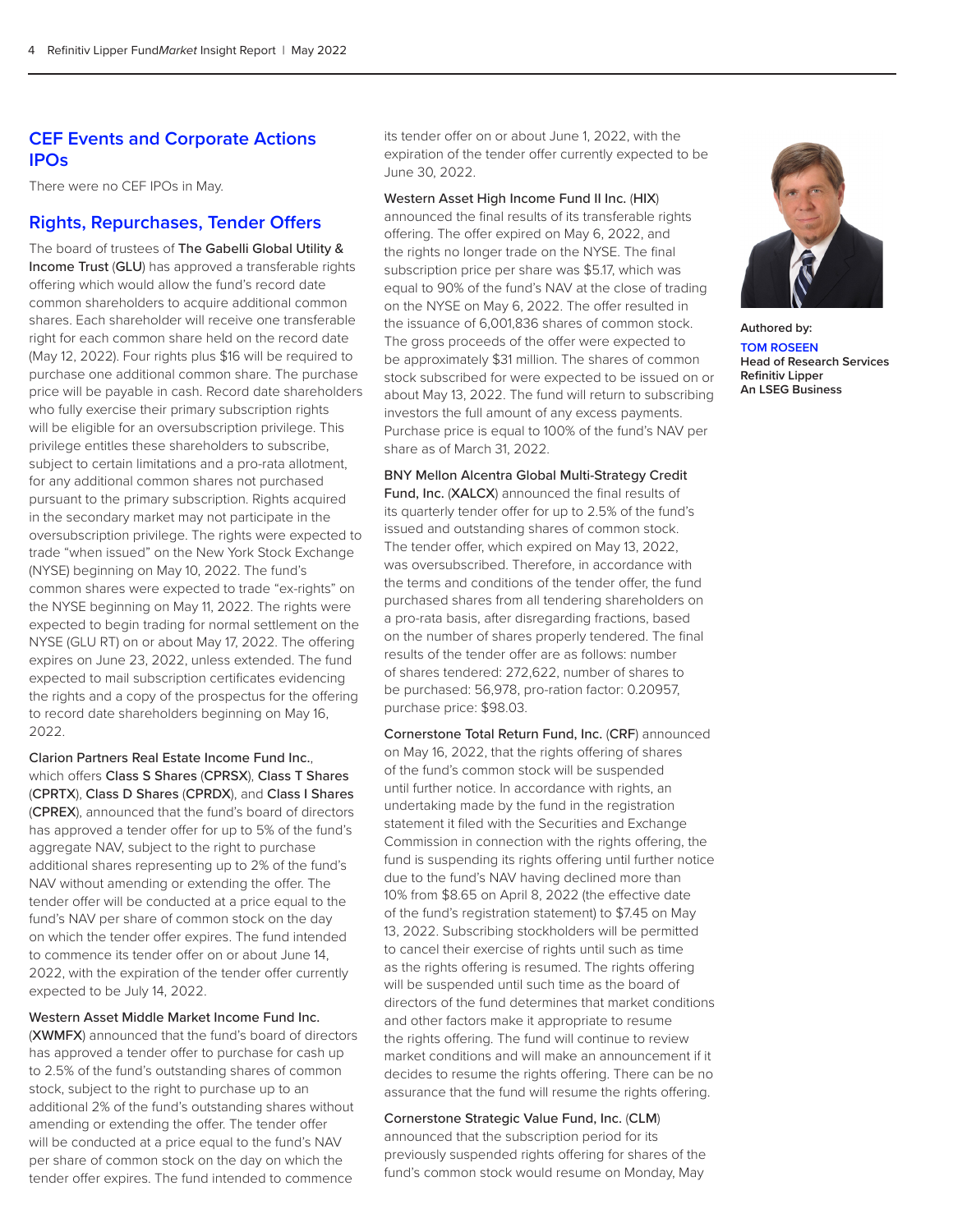23, 2022, and the expiration date will be extended so that the subscription period will expire on Friday, June 10, 2022, unless it is further extended by the fund. The original record date will continue to be April 18, 2022. Related to the timing of the rights offering, the June 2022 monthly distribution record date has been changed to June 10, 2022. The payable date of June 30, 2022, and the per share amounts previously reported are unchanged. The fund suspended its rights offering on May 16, 2022, due to the fund's NAV having declined more than 10% from \$9.01 on April 8, 2022 (the effective date of the fund's registration statement) to \$7.76 on May 13, 2022. All terms of the rights offering will remain the same, except that the expiration date for the rights offering is extended until June 10, 2022, unless further extended.

#### Neuberger Berman High Yield Strategies Fund Inc. (NHS)

announced the final results of its transferable rights offering, which expired on May 17, 2022. The final subscription price per share of common stock was \$8.60, which was equal to 87% of the fund's NAV per share of common stock at the close of trading on the NYSE on the expiration date. The offer resulted in the issuance of 4,763,981 shares of common stock. The gross proceeds of the offer are expected to be approximately \$40.9 million. The shares of common stock subscribed for were expected to be issued on or about May 25, 2022. The fund will return to subscribing investors the full amount of any excess payments.

#### **Mergers and Reorganizations**

Common shareholders of Nuveen Enhanced Municipal Value Fund (NEV) and preferred shareholders of Nuveen Municipal Credit Income Fund (NZF) have approved the funds' reorganization. The reorganization will combine NEV into NZF. Subject to the satisfaction of certain customary closing conditions, the transaction is expected to become effective before the market opens on June 6, 2022. The monthly distributions typically declared the first business day of the month for NEV and NZF will be replaced by pre-reorganization distributions, which, to the extent declared, were announced on May 24, 2022, with a record date of June 3, 2022. The payable date will remain July 1, 2022. Following the transaction, the surviving fund, NZF, may also declare an additional post-reorganization distribution, which, to the extent made, is expected to have a record date of June 16, 2022, and be payable July 1, 2022. The total per-common share dollar amount of the pre- and, to the extent made, post-reorganization tax-exempt distributions received by common shareholders of each fund on July 1, 2022, are expected to be equal to or greater than the per-common share dollar amount of the prior month's taxexempt distribution of each fund prior to the reorganization.

Nuveen announced that the Nuveen Credit Opportunities 2022 Target Term Fund (JCO) declared a special income distribution. As previously announced, consistent with its investment objectives and organizational documents, the fund planned to terminate its existence and liquidate on or about June 1, 2022. As the fund approached liquidation, its common shares continued trading on the NYSE through May 25, 2022, and it was suspended from trading before the open of trading on May 26, 2022. The current NAV of the fund as of the close of business on May 11, 2022, was \$8.03. The fund's NAV was reduced by the amount of the distribution declared today on the ex-dividend date.

The special distribution declared, together with the fund's final liquidating distribution, should be considered as part of the fund's objective to return the original \$9.85 NAV of the fund (original NAV) on or about June 1, 2022. As previously announced, due to market conditions, JCO did not anticipate returning the original NAV at its termination. The investment objective relating to original NAV was not a guarantee and is dependent on a number of factors, including the extent of market recovery and the cumulative level of income retained in relation to cumulative portfolio gains net of losses.

## **Other**

The Central and Eastern Europe Fund, Inc. (CEE) announced that its board of directors determined not to proceed with the previously announced change of the benchmark index for the fund from the MSCI Emerging Markets Eastern Europe Index to a custom blend of the MSCI Germany Index (24% weight), the MSCI Austria Index (4% weight), MSCI Switzerland Index (12% weight), and the MSCI Emerging Markets Eastern Europe Index (60% weight), contingent on stockholder approval of the removal of the fund's policy to concentrate its investments in the energy sector. Accordingly, the fund will retain the MSCI Emerging Markets Eastern Europe Index as the benchmark index for the fund. The board of directors determined that it would continue to recommend stockholder approval at the fund's annual meeting of stockholders of the proposal to change the fund's concentration policy.

Virtus AllianzGI Artificial Intelligence & Technology Opportunities Fund (AIO), Virtus AllianzGI Convertible & Income 2024 Target Term Fund (CBH), Virtus AllianzGI Convertible & Income Fund (NCV), Virtus AllianzGI Convertible & Income Fund II (NCZ), Virtus AllianzGI Diversified Income & Convertible Fund (ACV), Virtus AllianzGI Equity & Convertible Income Fund (NIE), and Virtus Dividend, Interest & Premium Strategy Fund (NFJ) have been informed by Allianz Global Investors U.S. LLC, the subadvisor to each fund, that AllianzGI will no longer act as a subadvisor to the funds after a transition period of up to four months. Consequently, in the coming weeks, the board of each fund will consider possible options and alternatives, including a potential proposal to fund shareholders to approve a new subadvisor. On May 17, 2022, AllianzGI resolved certain government charges about matters unrelated to the funds with the U.S. Securities and Exchange Commission and Department of Justice. As a result of the settlement, AllianzGI is not permitted to manage U.S. registered open-end and closed-end funds. Concurrently, AllianzGI announced its intention to enter into an agreement with Voya Investment Management to transfer the investment teams who currently manage the funds to Voya. Under the terms of its settlement, AllianzGI will bear all expenses associated with the transition of these funds, including expenses associated with obtaining necessary shareholder approvals.